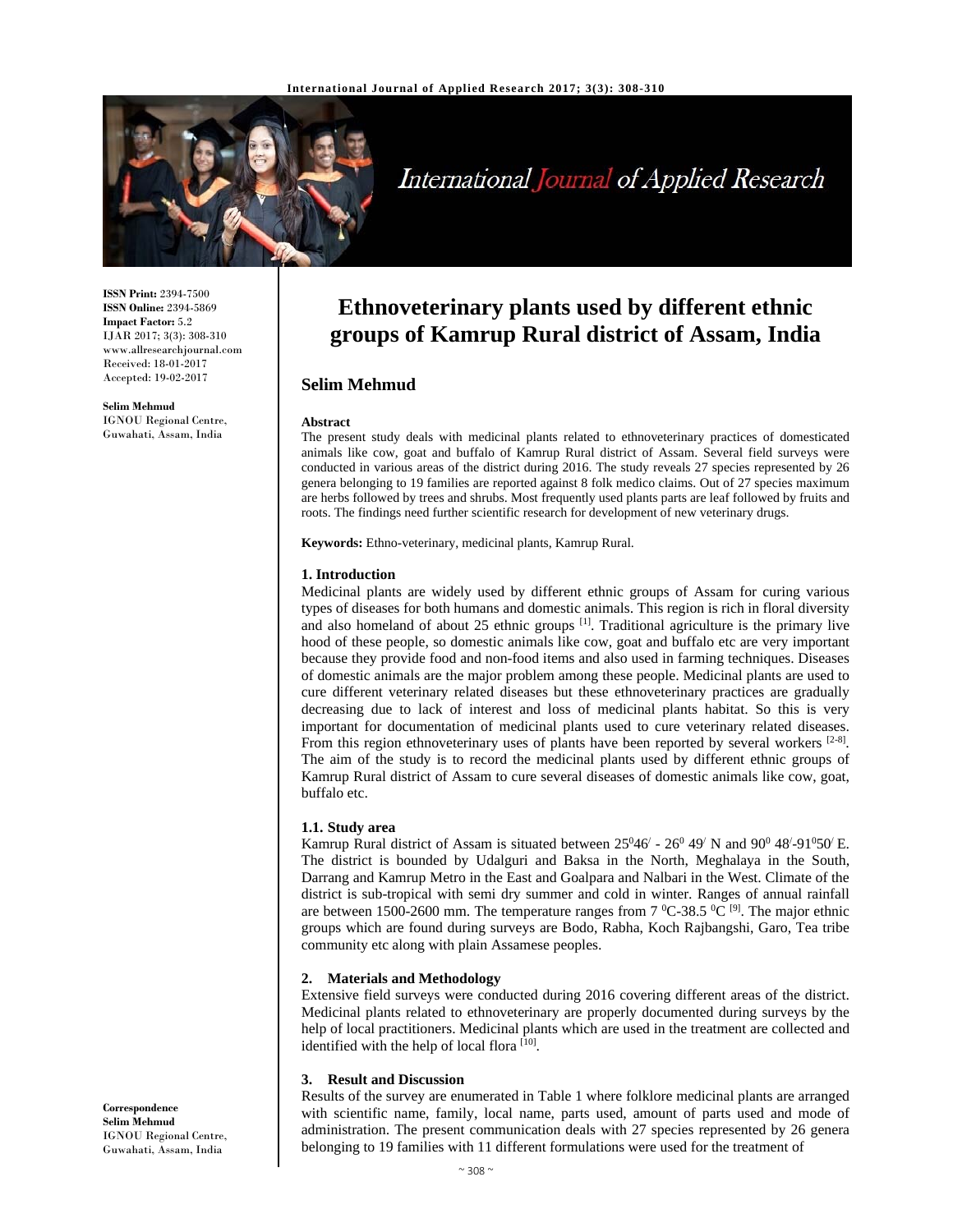8 different veterinary diseases or disorders. The family Euphorbiaceae has found highest uses followed by Acanthaceae, Combretaceae, Moraceae, Rutaceae, Verbenaceae, Zingiberaceae etc. Total 7 single drugs are found where 7 plant species are used and 4 drugs are found in the form of compound plant formulation where 21 plant species are used and 1 species is repeated in both single and compound drug. Out of 27 species recorded 11 species are herbs including 9 trees, 6 shrubs and 1 climber. Most of the preparations are fed orally. Different plants parts which are used as medicine are Bulb (1), fruit (6), leaf (14), rhizome (4), root (4) and seed (2).

|  | <b>Table 1:</b> List of medicinal plants used in the veterinary related diseases |
|--|----------------------------------------------------------------------------------|
|--|----------------------------------------------------------------------------------|

| Sl.<br>No. | <b>Scientific Name</b>                     | Family        | <b>Local Name   Habit</b> |                               | <b>Parts used</b> | <b>Amounts of</b><br>parts | Mode of administration                                                                                                |  |  |  |
|------------|--------------------------------------------|---------------|---------------------------|-------------------------------|-------------------|----------------------------|-----------------------------------------------------------------------------------------------------------------------|--|--|--|
| 1.         | Appetizer                                  |               |                           |                               |                   |                            |                                                                                                                       |  |  |  |
|            | Zanthoxyllum alatum Roxb.                  | Rutaceae      | Tezmui                    | S                             | Seed              | 50 gm                      | Mixed with 20-25 gm black salt and<br>fed orally.                                                                     |  |  |  |
| 2.         | <b>Bone fracture</b>                       |               |                           |                               |                   |                            |                                                                                                                       |  |  |  |
|            | Grewia multiflora Juss.                    | Malvaceae     | Kukurshita                | T                             | Leaf              |                            | Paste is applied locally on bone<br>cracked area, typing up with cloths,<br>cotton and bamboo sticks for 3-5<br>days. |  |  |  |
| 3.         | <b>Constipation and Digestion promoter</b> |               |                           |                               |                   |                            |                                                                                                                       |  |  |  |
|            | Allium sativum L.                          | Alliaceae     | Naharu                    | H                             | Bulb              | 30-40 gm                   |                                                                                                                       |  |  |  |
|            | Clerodendrum viscosum Vent.                | Verbenaceae   | Dhapat tita               | $\mathbf S$                   | Leaf              | $50 \text{ gm}$            |                                                                                                                       |  |  |  |
|            | Curcuma longa L.                           | Zingiberaceae | Halodhi                   | H                             | Rhizome           | 50 gm                      | All ingredients are dried and crushed                                                                                 |  |  |  |
|            | Houttuynia cordata Thunb.                  | Saururaceae   | Masendurry                | $\overline{H}$                | Leaf              | 20-30 gm                   | together to prepare powder. Paste                                                                                     |  |  |  |
|            | Murraya koenigii Spreng.                   | Rutaceae      | Narasigha                 | S                             | Leaf              | 20-30 gm                   | prepare from the powder (20-30 gm)                                                                                    |  |  |  |
|            | Paederia foetida L.                        | Rubiaceae     | Bhedai lota               | $\overline{C}$                | Leaf              | 50 gm                      | and fed orally thrice daily for 2-3                                                                                   |  |  |  |
|            | Phlogacanthus thyrsiflorus<br>Nees.        | Acanthaceae   | Tita bahak                | S                             | Leaf              | $50 \text{ gm}$            | days.                                                                                                                 |  |  |  |
|            | Vitex negundo L.                           | Verbenaceae   | Posotiya                  | T                             | Leaf              | $50 \text{ gm}$            |                                                                                                                       |  |  |  |
| 4.         |                                            |               |                           | Dog Bite                      |                   |                            |                                                                                                                       |  |  |  |
|            | Emblica officinalis Gaertn                 | Euphorbiaceae | Amlokhi                   | T                             | Fruit             | $3$ nos.                   | Paste is fed orally with a ripe fruit of                                                                              |  |  |  |
|            | Terminalia bellirica Roxb.                 | Combretaceae  | Bhomra                    | T                             | Fruit             | $3$ nos.                   | Musa velutina Wendl & Drude for a                                                                                     |  |  |  |
|            | Terminalia chebula Retz.                   | Combretaceae  | Hilikha                   | T                             | Fruit             | 5 nos.                     | day.                                                                                                                  |  |  |  |
| 5.         |                                            |               |                           | <b>Dysentery</b>              |                   |                            |                                                                                                                       |  |  |  |
|            | Corchorus capsularis L.                    | Tiliaceae     | Morapat                   | H                             | Dry leaf          | $50 \text{ gm}$            | Paste is fed orally thrice daily for 3<br>days.                                                                       |  |  |  |
|            | Justicia gendarussa Burm. f.               | Acanthaceae   | Jatrakhidhi               | H                             | Leaf              | 20-30 gm                   | Leaves are mixed with salt then and<br>fed orally with banana leaf for 2 days.                                        |  |  |  |
| 6.         | <b>Maggots on wounds</b>                   |               |                           |                               |                   |                            |                                                                                                                       |  |  |  |
|            | Croton tiglium L.                          | Euphorbiaceae | Koni Bih                  | T                             | Leaf              |                            | Paste applies locally on wounds to<br>kill the insect larvae.                                                         |  |  |  |
|            | Moringa oleifera Linn.                     | Moringaceae   | Sajina                    | T                             | Leaf              |                            | Juice applies locally                                                                                                 |  |  |  |
|            | Typhonium trilobatum Schott.               | Araceae       |                           | H                             | Rhizome           |                            | Juice applies locally                                                                                                 |  |  |  |
| 7.         | <b>Stomach swelling</b>                    |               |                           |                               |                   |                            |                                                                                                                       |  |  |  |
|            | Curcuma longa L.                           | Zingiberacea  | Halodhi                   | H                             | Rhizome           | $20 \text{ gm}$            |                                                                                                                       |  |  |  |
|            | Capsicum annuum L.                         | Solanaceae    | Jolokia                   | H                             | Fruit             | $3-4$ nos.                 | Paste is fed orally thrice daily with 10                                                                              |  |  |  |
|            | Clerodendrum viscosum Vent.                | Verbenaceae   | Vete                      | H                             | Root              | 10-15 gm                   | ml banana fruit peel ash extract                                                                                      |  |  |  |
|            | Ficus hispida L.f.                         | Moraceae      | Domoru                    | T                             | Leaf              | $1-2$ nos.                 | (Kolakhar) for 3 days.                                                                                                |  |  |  |
|            | Zanthoxylum alatum Roxb.                   | Rutaceae      | Tezmui                    | $\overline{\mathbf{S}}$       | Seed              | $4-5$ nos.                 |                                                                                                                       |  |  |  |
|            | Zingiber officinale Rosc.                  | Zingiberaceae | Ada                       | $\overline{H}$                | Rhizome           | $\overline{25}$ gm         |                                                                                                                       |  |  |  |
| 8.         |                                            |               |                           | <b>Stomach Ache</b>           |                   |                            |                                                                                                                       |  |  |  |
|            | Dillenia indica L.                         | Dilleniaceae  | Ou tenga                  | T                             | Fruit mucilage    | $1-2$ nos.                 |                                                                                                                       |  |  |  |
|            | Impatiens balsamina L.                     | Balsaminaceae | Koriya bijal              | $\overline{H}$                | Root              | 50-80 gm                   | Paste is given orally thrice daily with                                                                               |  |  |  |
|            | Musa velutina Wendl & Drude                | Musaceae      | Bhim kol                  | $\overline{H}$                | Root              | $50-80$ gm                 | 1-2 bucket leaf decoction of Streblus                                                                                 |  |  |  |
|            | Manihot esculenta Crantz                   | Euphorbiaceae | Simalu alu                | $\mathbf S$<br>$\overline{H}$ | Root              | 50-80 gm                   | asper Lour. and Mimosa pudica Linn.                                                                                   |  |  |  |
|            | Mimosa pudica L.                           | Mimosaceae    | Lajuki lota               | T                             | Leaf<br>Leaf      | 300-400 gm<br>50-80 gm     | For 3-4 days.                                                                                                         |  |  |  |
|            | Streblus asper Lour.                       | Moraceae      | Khora Gosh                |                               |                   |                            |                                                                                                                       |  |  |  |

\*C-Climber; H- Herb; S- Shrub; T-Tree

#### **4. Conclusion**

The present study shows the importance of medicinal plants for curing various types of veterinary related diseases by different ethnic groups of Kamrup Rural district of Assam. In the rural area modern veterinary medicines are not available so they depend on medicinal plants. Due to changes of live hood and environmental pattern these traditional knowledge are gradually disappearing. So it is very important for documentation and conservation of medicinal plants related to ethnoveterinary treatments. Proper scientific analysis is very important for validation of these folk claims and development of new veterinary related drug.

#### **5. Acknowledgement**

Author is thankful to all folk healers of Kamrup Rural district for sharing their knowledge.

#### **6. References**

1. Borthakur SK, Choudhury BT, Gogoi R. Folklore hepato-protective herbal recipes from Assam in Northeast India. Ethnobotany. 2004, 76-82.